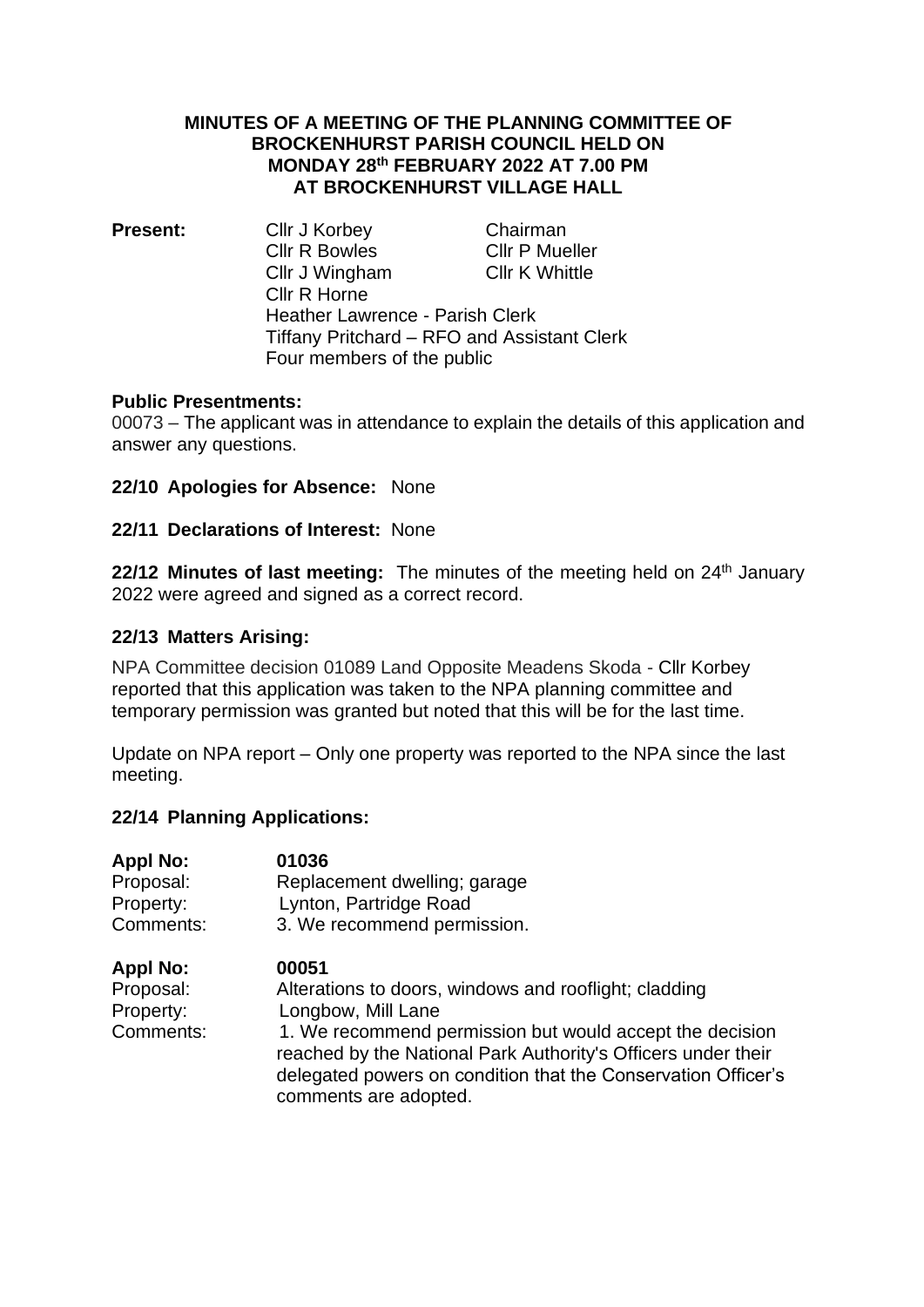| <b>Appl No:</b><br>Proposal:<br>Property:<br>Comments: | 01106<br>Outbuilding attached to existing outbuilding<br>Weirs End, Burley Road<br>1. We recommend permission but would accept the decision<br>reached by the National Park Authority's Officers under their<br>delegated powers.<br>The planning committee would welcome plans that were more<br>legible.                                                                                                                                                                                                                                                                                                     |
|--------------------------------------------------------|----------------------------------------------------------------------------------------------------------------------------------------------------------------------------------------------------------------------------------------------------------------------------------------------------------------------------------------------------------------------------------------------------------------------------------------------------------------------------------------------------------------------------------------------------------------------------------------------------------------|
| <b>Appl No:</b><br>Proposal:                           | 00067<br>Single storey extension; addition of dormer window; alterations<br>to fenestration                                                                                                                                                                                                                                                                                                                                                                                                                                                                                                                    |
| Property:<br>Comments:                                 | Miranda Gate, Broadlands Road<br>1. We recommend permission but would accept the decision<br>reached by the National Park Authority's Officers under their<br>delegated powers.<br>We would welcome the use of glass that reduces the light pollution<br>from the rooflights in accordance with the Local Plan Dark Skies<br>Policy.                                                                                                                                                                                                                                                                           |
| <b>Appl No:</b><br>Proposal:<br>Property:<br>Comments: | 00073<br>Application to vary Conditions 2 and 3 of planning permission<br>18/00932 for replacement outbuilding to allow minor material<br>amendments<br>The White House, Sway Road<br>3. We recommend permission.                                                                                                                                                                                                                                                                                                                                                                                              |
| <b>Appl No:</b><br>Proposal:<br>Property:              | 01118<br>Refurbishment, internal and external alterations, partial<br>demolition and extension of Listed Building; refurbishment of<br>attached spa building and infill of covered area to create laundry;<br>restaurant building; additional accommodation building;<br>workshop; visitor centre; new outdoor pool; biodiversity pond;<br>associated landscaping; revised parking; electric vehicle<br>charging points and associated infrastructure; removal of<br>outlying structures; infill of existing outdoor swimming pool<br>(Application for Listed Building Consent)<br><b>New Park Manor Hotel</b> |
| Comments:                                              | This application is deferred to the next meeting to enable<br>additional information to be considered.                                                                                                                                                                                                                                                                                                                                                                                                                                                                                                         |